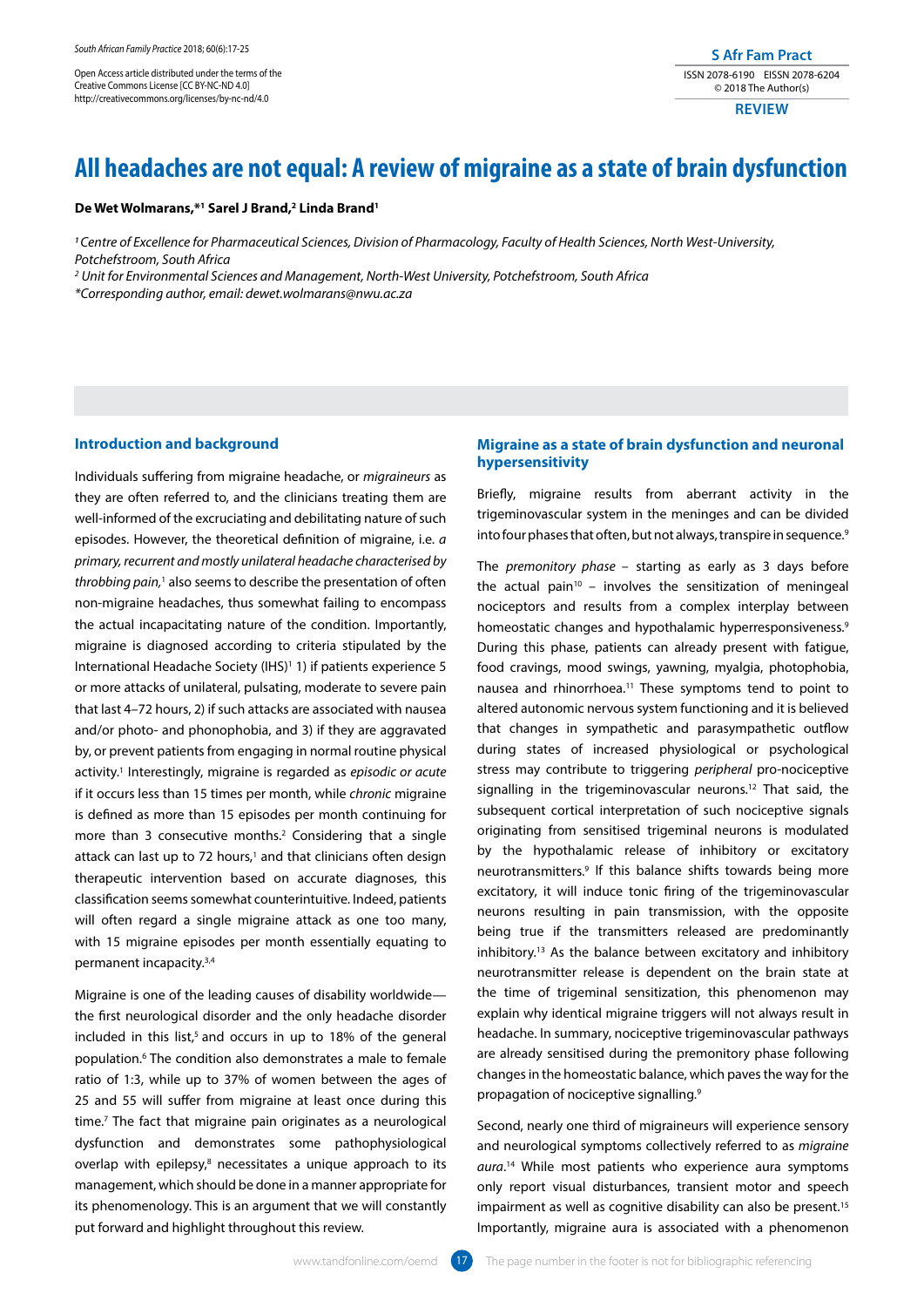broadly referred to as cortical spreading depression (CSD) that describes a slowly propagating wave of depolarization in neuronal cells that originates in the visual cortex and results in cortical inhibition for up to 30 minutes. Moreover, as the depolarizing wave proceeds, it is associated by sudden and massive changes in glutamate release as well as  $Na<sup>+</sup>$  and  $Ca<sup>2+</sup>$ flux across neuronal membranes that is accompanied first by hyperemia—or excessive blood supply—followed by a prolonged phase of oligemia.<sup>16</sup> This is clinically important as central perfusion rates of < 20ml/100g/min is associated with ischemic neuronal cell death, which may pose a significant risk in patients already predisposed to ischemic stroke.17 In the case of stroke however, the onset of negative symptoms, e.g. numbness, often transpires suddenly as opposed to the slow progression of positive, e.g. visual disturbances, and then negative symptoms observed in migraine.18 Recently, it has been proposed that *migraine with aura is founded in a distinct pathophysiological construct* based on the differences in response of migraine with and without aura to oral sumatriptan intervention.<sup>19</sup> Further, female patients presenting with aura migraine present with a twofold increased risk for ischemic stroke compared to non-aura migraineurs, pointing to a unique association between migraine with aura and aberrant vascular responses.<sup>7</sup> Nevertheless, as migraine episodes will also occur in the majority of patients in the absence of an aura, the presence of an aura is neither necessary nor sufficient to trigger headache. While the pathophysiological role of aura in migraine episodes is still being investigated, clinicians must be attentive of the associated risks that this phenotype of migraine might possibly predict.<sup>16,17</sup>

The third phase of a migraine episode involves a severe and *throbbing headache* that results from *activation of prior sensitised trigeminovascular neurons*. Briefly, the trigeminovascular pathway relays painful stimuli from the meninges to the cortex. Nociceptive neurons from the peripheral trigeminal ganglion converge with sensory neurons from surrounding skin and pericranial muscle, which then relays pain impulses via an already sensitised trigeminovascular system to the periorbital, occipital and cervical neck regions, accounting for descriptions of pain around the eyes and the back of the head and neck, respectively.20 Activation of the prior sensitised trigeminovascular pathway begins when *peripheral nociceptors* that innervate the dura mater are stimulated by—at the specific time—contextually relevant triggers, e.g. bright light, dietary constituents, water deprivation, and loud noise, among others.21 Such stimulation of peripheral nociceptors elicits the release of vasoactive peptides, e.g. calcitonin gene-related peptide (CGRP) and pituitary adenylate cyclase-activating polypeptide (PACAP) and other signalling molecules, e.g. nitric oxide (NO) and glutamate, which in turn sets in motion excessive pain signalling via the trigeminovascular neuronal pathway.<sup>9</sup> At this stage of the migraine episode it is believed that nociceptive propagation is bolstered and extended by the release of *CGRP and inflammatory mediators released from mast cells*. Subsequent to this, sensitization and activation of central trigeminovascular neurons transpire over 30–60 minutes post peripheral nerve activation, reaching a maximum intensity after 2 hours. Central

Last, as the brain homeostasis gradually returns to normal, *resolution* and pain relief is often accompanied by asthenia, i.e. loss of energy, somnolence, and concentration difficulty.<sup>23</sup> Importantly, a symptomatic resolution phase is more characteristic of aura migraine than of non-aura migraine, and normally demonstrates a positive correlation with pain severity.23

# **Four phases, multiple inputs**

Considering the four phases of migraine alluded to above, *viz.*  sensitization and premonition, CSD and aura, headache, and resolution, the question can be raised as to which neurobiological factors may play a role in the initiation and propagation of nociceptive stimuli, as these may be current or future targets for therapeutic intervention. The answer to this question is complex and as such, only a brief overview will be provided.

During the last few decades, several significant advances have been made in our understanding of migraine. Historically, migraine was thought to be the result of dilating extracranial arteries and intracranial blood vessels that subsequently activated perivascular stretch receptors.<sup>24</sup> In this regard for example, the  $5HT_{1B/D}$  receptor agonists, i.e. 'triptans' have been developed as vasoconstrictors for the treatment of migraine. Today, however, we know that the triptans also act by means of their 5HT $_{1D}$  and recently discovered 5HT $_{1F}$  receptor targets to modulate trigeminovascular neurons, while also reducing the release of CGRP.25 In this section we will provide a brief overview of the major targets of investigation in current migraine research.

# *Neuropeptides*

Since the discovery of CGRP<sup>26</sup> and PACAP,<sup>27</sup> our understanding of the initiation and propagation of migraine pain has significantly broadened. In fact, the identification of these molecules, for the first time, sheds light on how *triggers of migraine* ultimately sensitise the trigeminal nociceptive pathway. This is important and valuable as we now have a better understanding of migraine as state of altered brain activity and nociceptive signalling, rather than being a condition of rapid vascular change.

Upon presentation with, or experience of a specific contextually relevant trigger, e.g. alcohol, caffeine, elevated oestrogen concentration, inflammation, or excessive stress, biological targets such as the transient receptor potential cation channel subfamilies A (TRPA1) and V (TRPV1) located in peripheral nociceptors are believed to be activated.21 Subsequently, CGRP is released to facilitate the propagation and intensity of trigeminovascular nociceptive transmission. In fact, CGRP is not only a potent vasodilator with proposed antiinflammatory action, $28,29$  it is also located in the afferents that innervate meningeal blood vessels. Moreover, CGRP has been shown to bolster glutamatergic neurotransmission and has been demonstrated to trigger migraine episodes in pain-free migraineurs, but not in healthy volunteers.<sup>30</sup> This is significant as excessive glutamatergic signalling is associated with CSD, which is believed to underlie aura migraine.<sup>9</sup> In addition, CGRP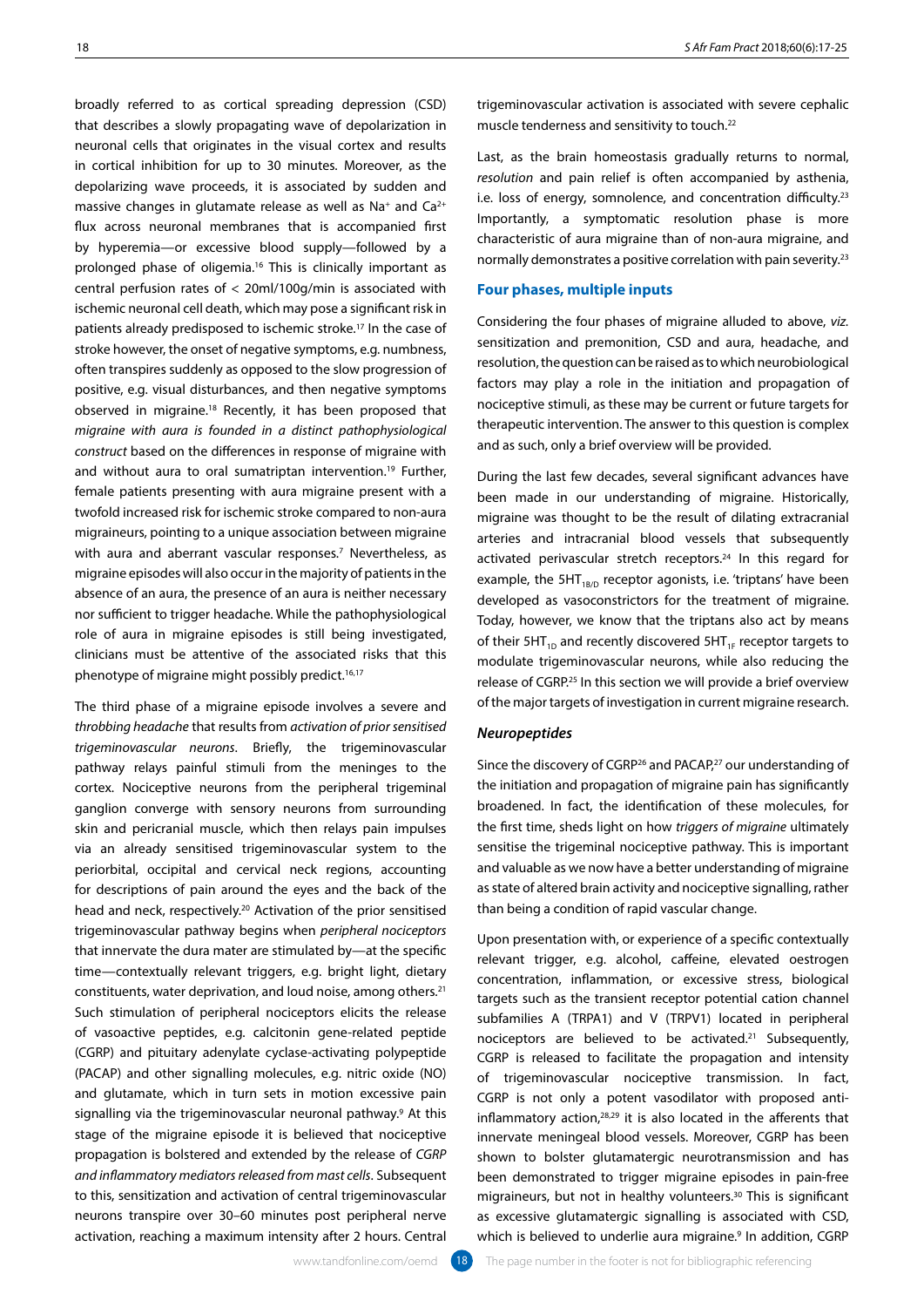also facilitates substance P release which may contribute to the hyperemia characteristic of the aura phase in migraine and intensifies signal transmission in the trigeminal ganglion, thereby contributing to the peripheral sensitization of trigeminal neurons.31

The other neuropeptide that needs mentioning here is PACAP which, although demonstrating fluctuating levels both within and between migraineurs,<sup>32</sup> has been demonstrated to modulate circadian rhythm, a physiological system closely related to migraine in some individuals.33 Indeed, it has been shown that inhibiting PACAP signalling via its  $PAC<sub>1</sub>$  receptor has marked therapeutic potential in the treatment of migraine.<sup>27</sup>

Currently, investigations into the role neuropeptides play in processes of pain and central nervous system functioning are at the forefront of research. As relatively little is known about these molecules, the pathophysiological roles of neuropeptides, such as CGRP, PACAP and several others, e.g. orexins, oxytocin and neuropeptide Y, are continuously being studied as possible targets of intervention in the treatment of both migraine and other relevant conditions.

# *Neurotransmitters*

Although a number of neurotransmitters, including noradrenalin and dopamine, have been implicated in the pathophysiology of migraine, emphasis will be placed on serotonin as this is the only neurotransmitter currently targeted by therapeutic intervention strategies. While glutamate also plays a major role in the pathophysiology of CSD and migraine, the effects of glutamate modulators, e.g. ketamine, are still being investigated.34 However, ketamine has been used as an abortive agent especially in migraine with aura.35 As indicated in Table 2, the anticonvulsants used as preventive treatment may also decrease glutamate neurotransmission.36

Since the development of the 'triptan' class of drugs, the involvement of serotonin in migraine has been believed to be restricted to its effect on extracranial and cranial vasoactive responses.37 Lately, however, the serotonergic system, originating in the raphe nuclei and innervating *inter alia* the basal ganglia, thalamus, cortex and the trigeminal ganglion, has been found to be intricately involved in the neural modulation of nociceptive signalling, independent of its actions on blood vessel responses. Initially migraine was proposed to be a condition characterised by low serotonergic activity with sudden increases during an episode. This hypothesis was based on findings that  $5HT_{24}$ receptor antagonists, e.g. pizotifen and methysergide, are valuable prophylactics, while  $5HT_{1B/D}$  agonists, which function via auto-receptor induced reductions in serotonin release, are useful during the acute pain phase of migraine.38,39

Currently, though, our understanding of the role of serotonin in migraine involves a broader perspective in that it is now known that serotonin, depending on its concentration and the location of its specific receptors, is involved in the modulation of nociceptive pathways following trigeminal sensitization and that it can both inhibit or facilitate pain.<sup>40</sup> In the central nervous system, serotonin mainly has an analgesic role as it inhibits nociceptive signal propagation from the peripheral to the

central nociceptors.37 Therefore, low levels of central serotonin may disinhibit such nociceptive signals, resulting in excessive pain signalling. Serotonin also plays a significant and unique role in trigeminally sensitised migraineurs vs. non-sensitised controls in that low serotonin levels contribute to the hypersensitization often observed in the premonitory and aura phases of migraine episodes. Subsequently, sudden increases in serotonin release during the acute pain phase, contribute not to analgesia, but to pain via binding on its proalgesic  $5HT_{2A}$  receptors.<sup>41</sup>

In terms of the response of migraine pain to  $5HT_{1B/D}$  agonists, e.g. sumatriptan, several mechanisms have been proposed. First,  $5HT_{1B}$  receptor stimulation results in extracranial, but not intracranial vasoconstriction, leading some to believe that the drug is incapable of crossing the blood-brain barrier; however, sumatriptan induces more central nervous system adverse effects compared to placebo intervention, which somewhat undermines this argument.37 Whether vasoconstriction in fact plays any role in its analgesic effects remains highly debatable. A more plausible explanation for the therapeutic benefit of  $5HT_{1B/D}$  agonists in migraine is its modulation of nociceptive signalling via its actions on  $5HT_{1B/F}$  receptors, independent of its actions on vasoactive processes. In fact, sumatriptan, but not aspirin, has been shown to suppress signalling between the trigeminal ganglion and the cortex which abrogates the cortical interpretation of pain, while selective  $5HT_{1F}$  receptor agonists, e.g. lasmidiptan, that exert these effects in the absence of any vasoactive action, are currently being developed.<sup>37</sup>

# **Migraine treatment: From bench to evidence-based bedside**

Migraine is treated with respect to acute and prophylactic intervention, while successful treatment of an acute migraine attack is defined by the following criteria:<sup>42</sup>

- The patient must be pain-free after 2 hours;
- The headache must improve from moderate to severe to mild or none in 2 hours;
- Efficacy must be consistent in two out of every three attacks; and
- Headache should not be recurrent and no further drug intake within 24 hours after successful treatment should be necessary.

Drugs for acute episodes (Table 1) can be divided in nonspecific treatments such as paracetamol, non-steroidal anti-inflammatory drugs (including aspirin), opioids, and combinations of analgesics. These (except the opioids) usually constitute the first-line options for the treatment of mild to moderate migraine attacks. The second class of drugs indicated for acute intervention is the migraine-specific drugs (ergotamine tartrate and the triptans); these have historically been used only in 'severe' attacks, but given the intense and excruciating nature of most migraine episodes, these compounds enjoy significant favor among clinicians.<sup>43</sup> With regard to the latter, triptans are preferred as first choice drugs and although ergotamine is very effective and demonstrates low relapse rates, its poor tolerability and relative risk of overuse headache (see Fact Box 1) rendered it to be preferred in a small group of migraineurs only, presenting with infrequent headaches of a long duration and complying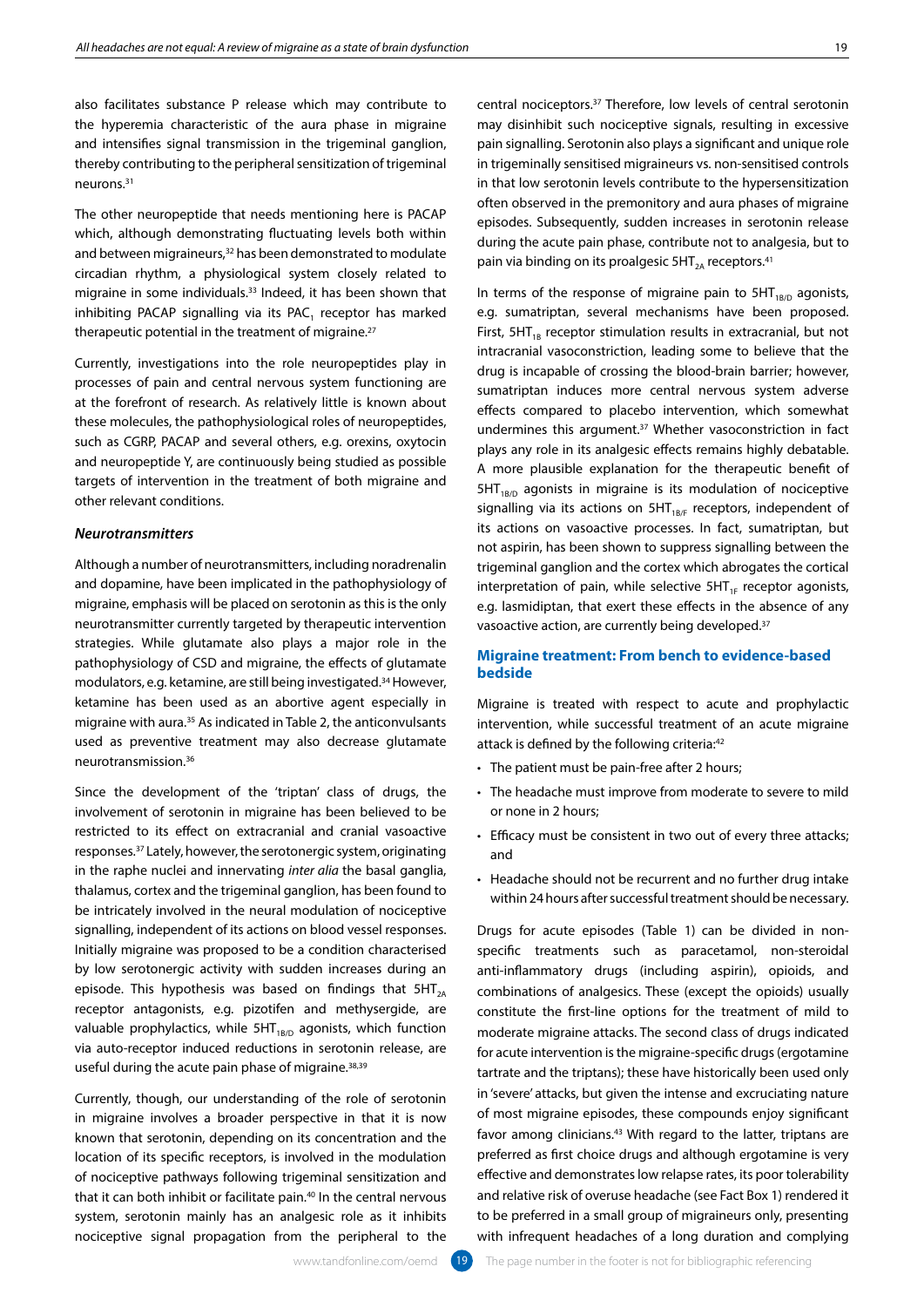with dosing restrictions.<sup>44</sup> All in all, a stratified care approach, where drugs are selected according to the degree of disability, is preferred to a step care approach, where treatment is initialised with safe and low-cost drugs.<sup>45</sup>

The general principles for the prophylactic or preventive treatment of migraine have been summarised in Table 2. Drugs from diverse pharmacological classes are effective, although current evidence and clinical experience favor the beta-adrenoceptor antagonists, valproic acid, topiramate, and amitriptyline as firstline drugs. In fact, evidence that supports the use of other drugs, e.g. the calcium channel blockers, i.e. verapamil and flunarizine, is not as robust.<sup>36</sup> Although multiple mechanisms of action may be involved in the prevention of migraine, it is suggested that all of the indicated prophylactics either inhibit cortical excitation or restore nociceptive dysmodulation. The anticonvulsants (and calcium channel blockers) reduce neuronal hyperexcitability in which glutamate dysfunction may play an important role.<sup>36</sup> Further, as alluded to earlier, descending nociceptive inhibition may be restored by drugs with actions on serotonergic  $5HT_{1BD}$ receptors.36

While most studies and clinical trials do not differentiate between the management of episodic migraine with aura (classic migraine) and migraine without aura (common migraine), there are indications that the efficacy of drugs may vary according to the presence of an aura, although this is an inadequately studied topic.35 In addition to the differential effects of sumatriptan in migraineurs presenting with and without aura (see Section 2),<sup>19</sup> it has also been found that in classic migraine, lamotrigine, daily aspirin and flunarizine may generally be effective prophylactic agents, and magnesium, furosemide and ketamine effective acute interventions.35

**Table 1:** Treatment indicated for acute intervention in migraine episodes

#### **General Principles:**<sup>46</sup>

- Administer at the onset of migraine (within 15 min of pain onset);<sup>47</sup>
- A large single dose tends to work better than repetitive small doses;
- Pretreatment with an antiemetic (metoclopramide, chlorpromazine, prochlorperazine) 15–30 min before oral/non-oral migraine treatments is indicated if nausea and vomiting are severe;
- Metoclopramide also reverses migraine-induced gastric stasis and enhances absorption of oral medications;
- Overuse of **all** acute migraine therapies can cause medication overuse headache (see Fact Box 1); limit use of acute therapies to 2 or 3 days/week or to a maximum of 10 days/month; $48$

**Acute treatment**

• Emergency treatment of migraine currently utilises dopamine receptor antagonists, ketorolac, dexamethasone and IV fluid supplementation; The use of opioids is not recommended and has decreased<sup>49</sup> (see paragraph 4.2)

| Active ingredient and trade<br>name where applicable                                          | Dosage interval (if repeated) and<br>maximum daily dose                                             | <b>Pharmacokinetics</b>                                                                                              | Mechanism of action and general<br>comments                                                                                                                                                                                               |  |
|-----------------------------------------------------------------------------------------------|-----------------------------------------------------------------------------------------------------|----------------------------------------------------------------------------------------------------------------------|-------------------------------------------------------------------------------------------------------------------------------------------------------------------------------------------------------------------------------------------|--|
| Analgesics and Non-steroidal anti-inflammatory drugs                                          |                                                                                                     |                                                                                                                      |                                                                                                                                                                                                                                           |  |
| Paracetamol<br>Panado <sup>®</sup> and others                                                 | 1g every 4 hours, max: 4g <sup>50</sup>                                                             | $T_{\text{max}}$ 0.5 – 1 hour<br>Elimination $t_{\kappa}$ 2 hours <sup>51</sup>                                      | MOA: Inhibits PG synthesis and inhibit<br>neurogenically mediated inflammation in                                                                                                                                                         |  |
| Aspirin<br>Disprin <sup>®</sup> , Ecotrin, Dr. du Toit's pain<br>expeller, Myoprin and others | $975 - 1000$ mg every $4 - 6$ hours,<br>max 5.4 g (varies depending on<br>indication) <sup>53</sup> | $T_{\text{max}}$ 1 – 2 hours<br>Elimination $t_{\kappa}$ salicylate active<br>metabolite $5 - 6$ hours <sup>51</sup> | the trigeminovascular system;<br>First-line treatment for mild to moderate<br>and even some severe attacks; <sup>46</sup><br>A combination of aspirin/ paracetamol/<br>caffeine is effective with a high speed of<br>onset: <sup>52</sup> |  |
| <b>Ibuprofen</b><br>Brufen <sup>®</sup> , Nurofen <sup>®</sup> and others                     | 400 mg every 4 hours, max<br>2400 mg <sup>54</sup>                                                  | $T_{\text{max}}$ 1 – 2 hours<br>Elimination $t_{1/2}$ 2 hours <sup>51</sup>                                          |                                                                                                                                                                                                                                           |  |

| Diclofenac<br>Voltaren®, Diclofenac Biotech,<br>Mylan Diclofenac and others<br>Diclofenac powder<br>Cataflam <sup>®</sup> and Catafast <sup>®</sup> | 50 mg 3 - 4 times per day, max<br>150 mg<br>50 mg single dose <sup>51, 55</sup>                                                              | $T_{\text{max}}$ < 1 hour<br>Elimination $t_{12}$ 2 hours                                                                                | All NSAIDs may be effective in treating<br>migraine with/without aura and the<br>failure of one does not exclude the use<br>another.                                           |
|-----------------------------------------------------------------------------------------------------------------------------------------------------|----------------------------------------------------------------------------------------------------------------------------------------------|------------------------------------------------------------------------------------------------------------------------------------------|--------------------------------------------------------------------------------------------------------------------------------------------------------------------------------|
| Naproxen<br>Synflex <sup>*</sup> Aleve <sup>*</sup> , Nafasol <sup>®</sup> and<br>others                                                            | 500 mg orally/ rectally<br>(although not clinically useful<br>as monotherapy) $56$ 500 -550 mg<br>twice a day, max 1375 mg                   | $T_{\text{max}}$ 2 hours<br>Elimination $t_{12}$ 14 hours                                                                                |                                                                                                                                                                                |
|                                                                                                                                                     |                                                                                                                                              | Ergot alkaloids: Ergotamine tartrate tablets                                                                                             |                                                                                                                                                                                |
| Ergotamine tartrate 1 mg /<br>Caffeine 100 mg Cafergot®<br>Ergotamine tartrate 2 mg /                                                               | Oral, 2 mg at onset, may repeat<br>twice in 30 min intervals, up to 6<br>mg in 24 hours. Total dose in any<br>7 days should not exceed 10 mg | Elimination $t_{12}$ 2 hours, duration<br>of action much longer. Caffeine<br>increases absorption and<br>increases plasma peak levels 44 | MOA: Agonist on $\alpha$ , DA and 5-HT <sub>1B/10</sub><br>receptors; causes vasoconstriction<br>of intracranial vessels and blocks the<br>trigeminovascular pathway centrally |

caffeine hydrate 100 mg / Cyclizine hydrochloride 50mg *Migril*®

DA and 5-HT $_{1B/1D}$  $isoconstriction$ Is and blocks the athway centrally;<sup>44</sup>

aura and the exclude the use of

- Contraindicated in vascular diseases, sepsis, uncontrolled hypertension, hepatic/ renal dysfunction, porphyria, pregnancy;<sup>44</sup>
- Nausea and vomiting in  $\pm$  10% patients, weakness, numbness and tingling of extremities, angina pain, brady/ tachycardia, ergotism;44
- Ergotamine and triptans should not be used within 24 hours of each other;<sup>46</sup>

• Metabolized by CYP450, concomitant use with CYP450 inhibitors may cause ergotism<sup>44</sup>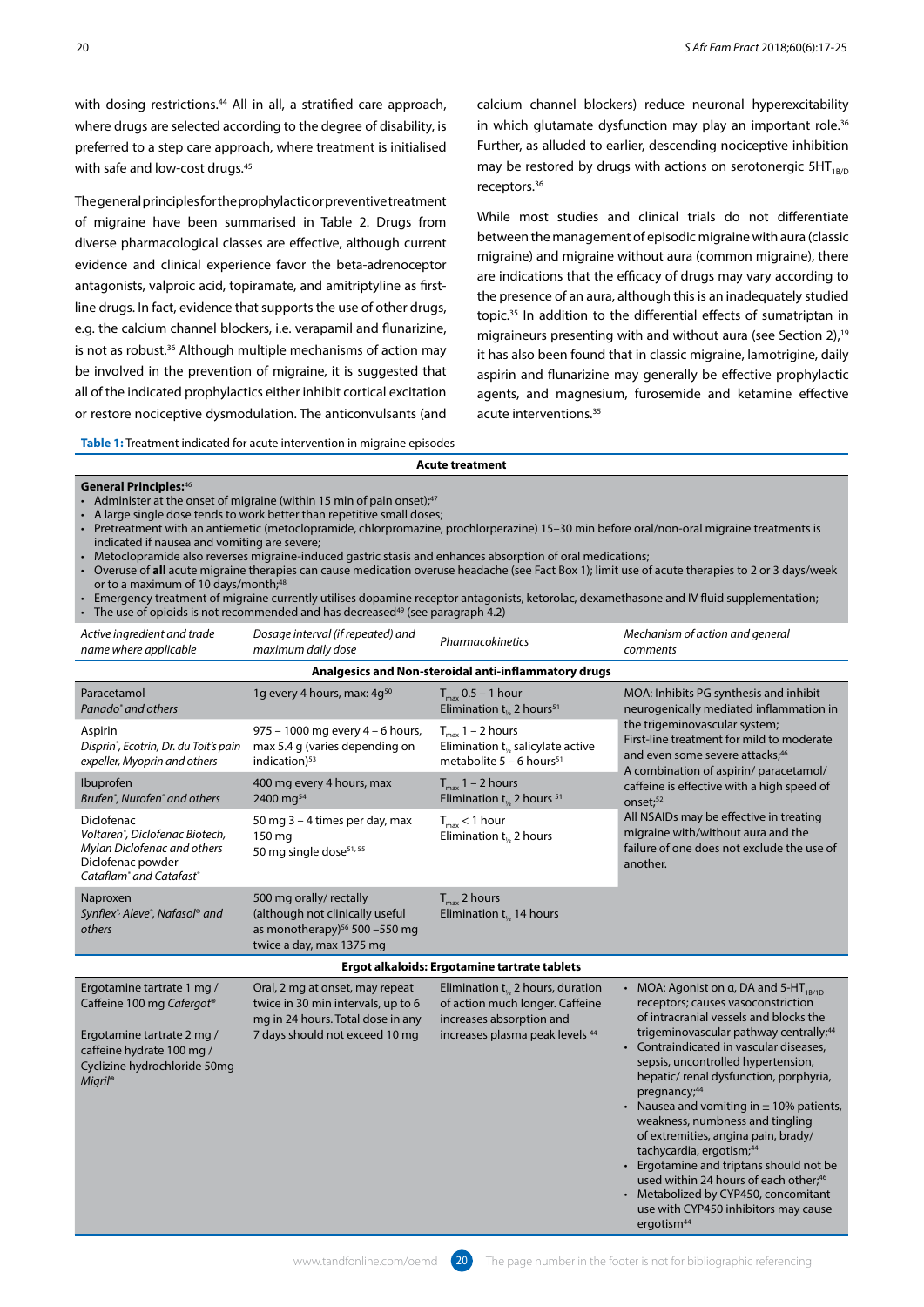| ۰. |  |
|----|--|
|    |  |

| 5-HT <sub>1B/D</sub> agonists                                                                                                                                                                                                                    |                                                                                                                                                                                                                                                                                     |                                                                                                                                                                                                                                      |                                                                                                                                                                                                                                                                                                                                                                                                                                                                                                                                                                                                                                                                                                                                                                                                                                                                                                                      |  |
|--------------------------------------------------------------------------------------------------------------------------------------------------------------------------------------------------------------------------------------------------|-------------------------------------------------------------------------------------------------------------------------------------------------------------------------------------------------------------------------------------------------------------------------------------|--------------------------------------------------------------------------------------------------------------------------------------------------------------------------------------------------------------------------------------|----------------------------------------------------------------------------------------------------------------------------------------------------------------------------------------------------------------------------------------------------------------------------------------------------------------------------------------------------------------------------------------------------------------------------------------------------------------------------------------------------------------------------------------------------------------------------------------------------------------------------------------------------------------------------------------------------------------------------------------------------------------------------------------------------------------------------------------------------------------------------------------------------------------------|--|
| Sumatriptan<br>Imigran <sup>®</sup> 50 and 100 mg<br>tablets, injection 6 mg/ 0.5 ml<br>in a prefilled syringe and nasal<br>spray 20 mg/0.1 ml in a unit-<br>dose device.<br>Migrex <sup>®</sup> , Triptam <sup>®</sup><br>50 and 100 mg tablets | Oral: initially 50 - 100 mg, dose<br>may be repeated after 2 - 4 hours<br>if symptoms recur, max 300 mg /<br>24 hours<br>Sc: 6 mg, may be repeated after<br>at least 1 hour, max 12 mg /<br>24 hours<br>Intranasal 20 mg, may be<br>repeated after 2 hours, max<br>40 mg / 24 hours | Elimination $t_{1/2}$ 2 hours<br>Onset of action 10 min (s.c.), and<br>30 min (oral)<br>Extensively metabolised in liver.                                                                                                            | MOA Selective 5HT <sub>1B/D</sub> receptor<br>agonists. Normalization of dilated<br>intracranial arteries, inhibition of<br>vasoactive peptide release, <sup>25</sup> and<br>inhibition of transmission through<br>second-order neurons ascending to the<br>thalamus; <sup>46</sup><br>First-line therapy for mild to severe<br>migraine and when rescue therapy<br>with nonspecific medications are                                                                                                                                                                                                                                                                                                                                                                                                                                                                                                                 |  |
| Naratriptan<br>Naramig <sup>®</sup><br>2.5 mg tablets                                                                                                                                                                                            | May be repeated once after<br>4 hours if needed. Max 5 mg/<br>24 hours<br>Hepatic and renal impairment:<br>max 2.5 mg / 24 hours                                                                                                                                                    | Slower onset of action, longer<br>$t_{1/2}$ (6 hours) <sup>60</sup> ; less headache<br>recurrence; may be used for<br>a few days continuously for<br>menstrual migraine, beginning 2<br>days ahead of menstrual period <sup>61</sup> | ineffective;<br>All triptans may be readministered<br>$\bullet$<br>within 2 hours as needed if recurrence<br>of headache occur with a maximum of<br>two doses daily;<br>Although different formulations of<br>$\bullet$<br>a specific triptan may be used in the                                                                                                                                                                                                                                                                                                                                                                                                                                                                                                                                                                                                                                                     |  |
| Eletriptan<br>Relpax <sup>®</sup><br>40 and 80 mg tablets                                                                                                                                                                                        | Max: 160 mg / 24 hours                                                                                                                                                                                                                                                              | Eletriptan is contraindicated with<br>CYP450 3A4 inhibitors <sup>59</sup>                                                                                                                                                            | same 24-hour period, only one triptan<br>may be used during this time frame;<br>Triptans should not be used for more                                                                                                                                                                                                                                                                                                                                                                                                                                                                                                                                                                                                                                                                                                                                                                                                 |  |
| Rizatriptan<br>Maxalt <sup>®</sup><br>5 and 10 mg tablets;<br>10mg wafers                                                                                                                                                                        | Max 30mg / 24 hours                                                                                                                                                                                                                                                                 |                                                                                                                                                                                                                                      | than 3 days of any given week due to<br>the risk of overuse headache; <sup>57</sup><br>Sumatriptan, rizatriptan and<br>zolmitriptan should not be given within                                                                                                                                                                                                                                                                                                                                                                                                                                                                                                                                                                                                                                                                                                                                                       |  |
| Zolmitriptan<br>Zomig <sup>®</sup><br>2.5 mg tablets and dispersible<br>tablets                                                                                                                                                                  | Max 15 mg / 24 hours                                                                                                                                                                                                                                                                | Elimination $t_{1/2}$ 3 hours <sup>62</sup><br>2.5 mg three times per day for<br>menstrual migraine prophylaxis                                                                                                                      | 2 weeks of MAOI therapy;<br>Concomitant SSRIs may cause<br>serotonin syndrome, although the<br>risk is very low and reconsideration<br>of this FDA warning in 2006 is<br>recommended; <sup>58</sup><br>Side effects: paresthesia, fatigue,<br>dizziness, flushing, warm sensations,<br>and somnolence. "Triptan sensations,"<br>e.g. tightness, heaviness, or pain in the<br>chest, neck, or throat are reported by<br>25% of patients; <sup>59</sup><br>• Contraindicated in a history of ischemic<br>heart disease and cerebrovascular<br>disease. Patients at risk for<br>unrecognized coronary artery disease<br>should use triptans with caution; <sup>59</sup><br>• Triptans have traditionally been<br>contraindicated in hemiplegic migraine<br>and migraine with brain stem aura;<br>however, this prohibition is being<br>reconsidered as it is evidently safe to<br>use in these conditions <sup>35</sup> |  |

#### **Table 2** - Migraine prophylaxis

## **Preventive (prophylactic therapy)**

#### **General principles:**<sup>46</sup>

- Consider if frequent attacks require acute medication more than twice per week, the duration of an attack is longer than 24 hours, in case of medication failure or overuse and in uncommon migraine variants with the risk for permanent neurologic injury;
- Administer daily to reduce the frequency, severity, and duration of attacks and to increase response to acute therapy;
- May be given as intermittent therapy when headaches recur in a predictable pattern (e.g. exercise-induced/menstrual migraine);
- Drug selection is primarily based on the side effect profiles and comorbid conditions; response is unpredictable and a 2–3 month trial is
- necessary to achieve benefit, while maximal benefit is typically observed following 6 months of treatment;<sup>59</sup>
- Start with low doses, titrate until therapeutic effect or side-effects become intolerable;
- Overuse of acute headache treatments will interfere with the effects of preventive treatment;<sup>59</sup>
- Continue prophylaxis for at least 6–12 months after headache frequency and severity have diminished, gradually taper or discontinue;
- Propranolol, timolol, divalproex sodium, topiramate, as well as Botulinum toxin serotype A (BoNT-A) and CGRP-antagonists are the only FDA
- approved prophylactic agents,63,64 while numerous other drugs from diverse pharmacological classes have also been used successfully (see below).

| Active ingredient and trade<br>name where applicable                                                  | Dosage interval | Mechanism of action                                        | General comments                                                          |
|-------------------------------------------------------------------------------------------------------|-----------------|------------------------------------------------------------|---------------------------------------------------------------------------|
| <b>Beta adrenergic blockers</b>                                                                       |                 |                                                            |                                                                           |
| Propranolol<br>Inderal <sup>®</sup> and others<br>(Also timolol, metoprolol,<br>atenolol and nadolol) | 40-80 mg bd     | Restore descending<br>nociceptive inhibition <sup>36</sup> | Reduce the frequency of migraine attacks by<br>50% in $>$ 50% of patients |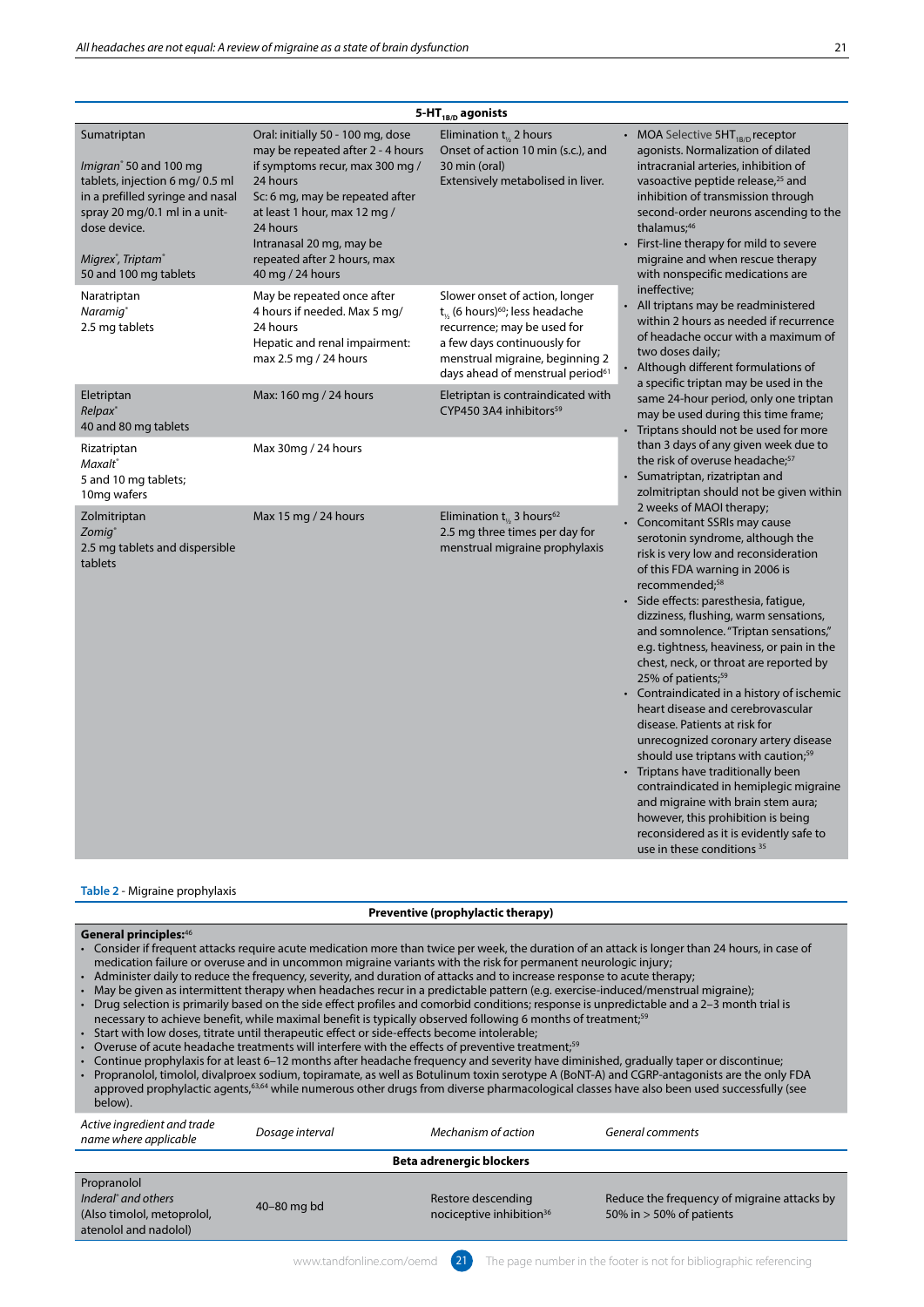| <b>Anticonvulsants</b>                                                                                                       |                                                                                  |                                                                                                                                                                                                                                        |                                                                                                                                                                                                                            |
|------------------------------------------------------------------------------------------------------------------------------|----------------------------------------------------------------------------------|----------------------------------------------------------------------------------------------------------------------------------------------------------------------------------------------------------------------------------------|----------------------------------------------------------------------------------------------------------------------------------------------------------------------------------------------------------------------------|
| Valproic acid<br>Convulex®, Epilim® and others                                                                               | 300 mg/d, titrate slowly<br>upwards to 600-900 mg/d                              | Reduce neuronal<br>hyperexcitability                                                                                                                                                                                                   | Side-effects include nausea, tremor,<br>somnolence, weight gain, hair loss,<br>hepatotoxicity;<br>Baseline liver function tests are required.                                                                              |
| Topiramate<br>Topamax®, Epimate®, Epitoz®,<br>Topirol <sup>®</sup> and others                                                | 50-200 mg/d                                                                      | AMPA/ kainate glutamate<br>antagonist, blocks neuronal<br>excitability                                                                                                                                                                 | 50% of patients respond; <sup>46</sup><br>Side-effects include paresthesia, dizziness,<br>fatigue, anorexia, somnolence, memory<br>impairment                                                                              |
|                                                                                                                              |                                                                                  | <b>Antidepressants</b>                                                                                                                                                                                                                 |                                                                                                                                                                                                                            |
| Amitriyptyline<br>Trepiline® and others<br>Venlafaxine ( <i>Efexor®</i> , <i>Efegen®</i> ,<br>Venlor <sup>®</sup> and others | 10-25 mg at night, seldom ><br>75-100 mg necessary<br>75-150 mg/d <sup>66</sup>  | Effects are independent<br>of antidepressant activity,<br>probably related to down<br>regulation of central 5-HT <sub>2A</sub><br>receptors, increased synaptic<br>noradrenaline and enhanced<br>opioid receptor actions <sup>46</sup> | Anticholinergic effects may limit use<br>especially elderly, increased appetite and<br>weight gain, cardiovascular effects;<br>Good tolerability, nausea, palpitations <sup>65</sup>                                       |
| Flunarizine<br>Sibelium <sup>®</sup> and others                                                                              | 5-10 mg at night <sup>67</sup>                                                   | Calcium channel blocker<br>reduces neuronal<br>hyperexcitability; also<br>dopamine, serotonin<br>and histamine receptor<br>antagonist <sup>68</sup>                                                                                    | If no improvement after 2 months,<br>discontinue use; Should be interrupted<br>after 6 months and only reinstated if patient<br>relapses;67<br>Side-effects include weight gain, fatigue and<br>mood changes <sup>68</sup> |
| Pizotifen<br>Sandomigran®                                                                                                    | 0.5-3 mg/d, max single dose<br>3 mg, max daily dose 4.5 mg                       | Histamine and serotonin<br>receptor antagonist; weak<br>anticholinergic                                                                                                                                                                | Drowsiness and weight gain <sup>69</sup>                                                                                                                                                                                   |
| Clonidine<br>Dixarit®, Menograin®                                                                                            | 25 microgram bd, increase up<br>to total of 150 micrograms/d in<br>divided doses | Alpha 2 adrenoceptor agonist                                                                                                                                                                                                           | Withdraw gradually to prevent rebound<br>hypertension; Evidence of lack of efficacy in<br>migraine prophylaxis <sup>70</sup>                                                                                               |

#### **Fact Box 1** - Medication overuse headache

#### **Medication overuse headache (MOH; also known as analgesic rebound headache)**

*All drugs used to treat headaches, even aspirin and paracetamol, can also cause headache when overused,48,71 often resulting in the worsening and/or changing of severity and symptoms previously experienced71 or in chronicity of headaches.72 This poses a significant problem when considering that 3% of the population suffer from chronic headache,73 resulting in a MOH prevalence of more than 1% in the general population.48,71 Furthermore, patients who suffer from migraine are likely to develop MOH when using analgesics for other types of pain – an observation that is uncommon in patients free from migraine.74 The exact mechanisms responsible for MOH are still unclear, but various factors have been implicated including, but not limited to, changes*  in receptor expression and sensitivity (e.g. 5-HT<sub>1B/D</sub> receptors with the use of triptans), behavioural mechanisms (e.g. prophylactic use of analgesics), *dependencies due to the psychotropic side-effects (e.g. opioids) or withdrawal symptoms (e.g. caffeine) and physical dependencies (e.g. opioids and ergot alkaloids).48,75*

*MOH may result from the use of a single therapeutic agent or the concomitant use of several drugs or combination preparations and is described by the International Headache Society as headaches occurring on 15 or more days of a month in patients with pre-existing headache disorders who overuse one or more drugs that are used in the acute and/or symptomatic treatment of headache.15 Indeed, almost half of patients suffering from headache on 15 or more days during a single month (diagnosed as daily chronic headache; DCH ) meet these criteria and physicians are encouraged to diagnose patients accordingly in addition to the pre-existing headache diagnosis.15 The most common treatment for MOH is withdrawal71 and the majority of patients*  improve after discontinuation while more serious cases may present with symptoms observed in drug addiction and should be referred and/or treated *accordingly.15,71 With the exception of opioids, barbiturates and benzodiazepines, most drugs that lead to MOH can and should preferably be discontinued immediately.71,75 During discontinuation, patients may suffer from a variety of symptoms, including headache, nausea, tachycardia and anxiety for up to four weeks, although these symptoms more frequently last for an average of 3 to 4 days.75 While therapeutic protocols and guidelines for MOH do not exist, successful treatment is likely in outpatients who are well-instructed, motivated and treated symptomatically, e.g. with anti-emetics, β-blockers, hydration.75 Mono-analgesics (naproxen 500 mg two to three times daily) may also be included while the use of corticosteroids, specifically prednisone (100 mg daily for three days), has been demonstrated to be effective in relieving withdrawal headache during detoxification.71 Patients remain at the greatest risk for relapse during the first year (41%) after withdrawal, where after this risk significantly decreases.72*

# *Novel drugs for migraine prophylaxis (FDA-approved, but not registered in SA for the indication)*

#### *Botulinum toxin type A (BoNT-A; Botox*®*; Onabotulinumtoxin A)*

Botulinum toxin type A (BoNT-A) is an FDA-approved treatment (2010) for the prevention of chronic migraine in adults older than 18 years.76 It has been demonstrated to be effective and safe by data from Phase III of the *Research Evaluating Migraine Prophylaxis Therapy-*program (PREEMPT).63 Treatment response, however, varies greatly among patients<sup>77</sup> and therefore patient selection is crucial; this in turn depends on the site and

frequency of pain, among others.<sup>63</sup> Longer term treatments seem to increase its efficacy, $63$  and while current guidelines recommend a cessation of treatment following 2 cycles in patients not responding to a single cycle of treatment, such early cessation may not be justified. It appears as though its benefit increases with additional treatment cycles, with 5 cycles of treatment sometimes being necessary to reach optimal effect.<sup>77</sup> In responders, one BoNT-A treatment can be effective for approximately 3 months. BoNT-A not only inhibits the release of acetylcholine from presynaptic nerve endings, but may also modify the release of transmitters involved in pain transmission,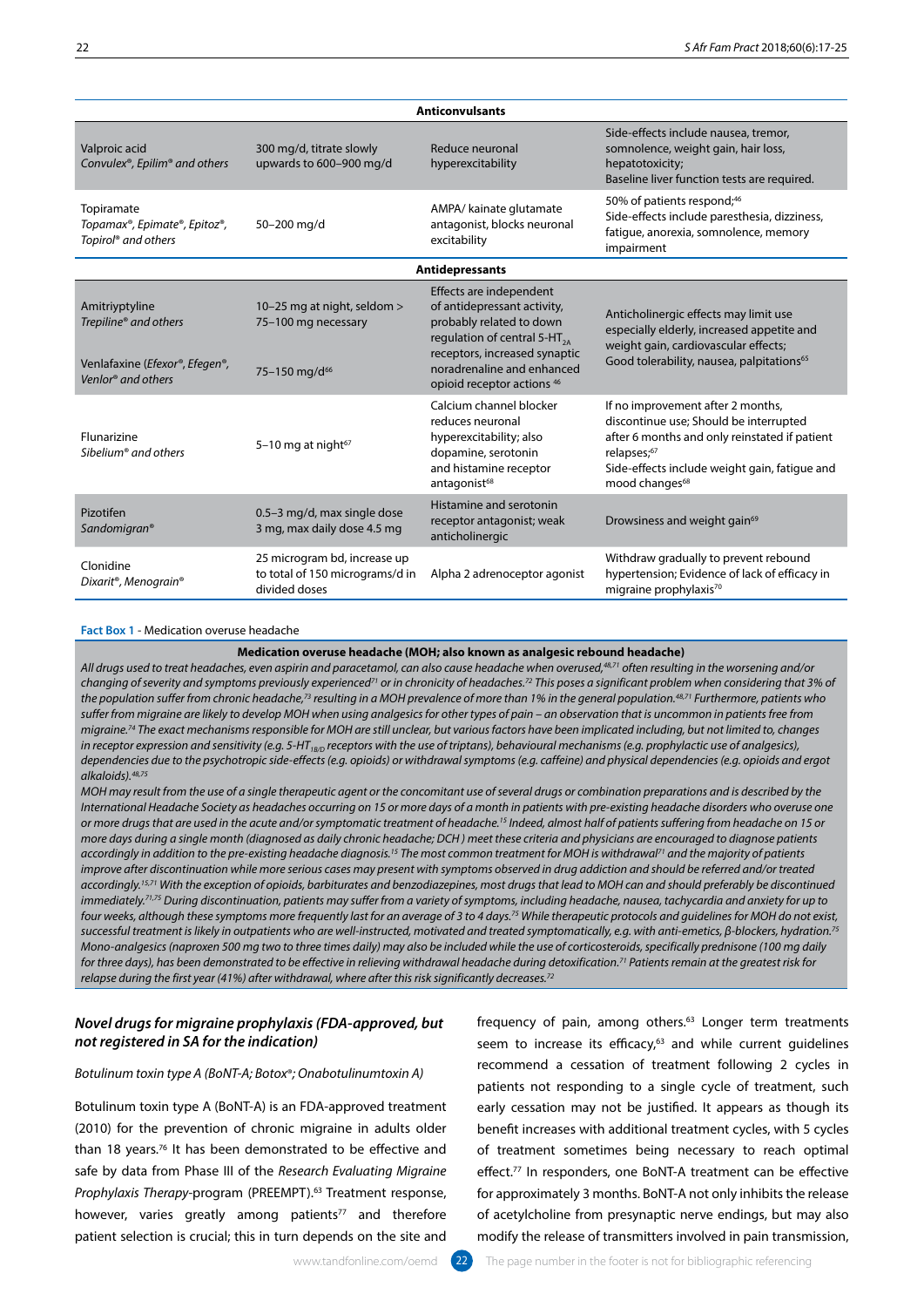e.g. substance P<sup>78</sup> and CGRP,<sup>79</sup> thereby preventing activation of central pain networks. Furthermore, BoNT-A is well tolerated and injection-related side effects are usually mild and transient with little or no systemic side effects.<sup>80</sup>

## *CGRP antagonists*

As alluded to earlier, CGRP is a vasoactive peptide released from activated trigeminal nerves which facilitates pain transmission from cerebral vessels to the central nervous system.<sup>81</sup> In realization of the role CGRP plays in the pathophysiology of migraine, a range of monoclonal antibodies have recently been developed, including erenumab (Aimovig<sup>®</sup>; 2018), fremanezumab (AJOVY<sup>®</sup>; 2018), and galcanezumab (Emgality<sup>®</sup>; 2018). While erenumab targets the CGRP receptor, fremanezumab, galcanezumab and eptinezumab (still under regulatory review) bind and inactivate the CGRP molecule itself. The short-term side-effects of these drugs have been minimal and were mostly restricted to injection site reactions.<sup>64</sup> However, fremanezumab, but not erenumab, may carry a risk for more severe hypersensitivity reactions, while general concern is expressed for possible longterm cardiovascular sequelae. These antibodies are usually self-administered once a month as a single subcutaneous injection. As may be expected, they are relatively expensive (approximately US\$ 575/month) and patients would have to fail on treatment with at least two to three oral preventive drugs to become eligible for such treatment. While currently available preventive drugs offer relatively limited efficacy and are not free from side effects, CGRP monoclonal antibodies may offer hope to many migraine sufferers that remain unresponsive to current interventions.

# *Emergency treatment of migraine*

When failing on customary acute migraine treatment (Table 1), patients may present to the emergency room during which time parenteral treatment is usually preferred. Recommendations for emergency treatment were compiled by the American Headache Society<sup>70</sup> following a systematic review of clinical trials and a meta-analysis that included the following:

- Antidopaminergic drugs (metoclopramide, prochlorpromazine, haloperidol, and droperidol are commonly used) do not only relieve nausea, vomiting and gastroparesis associated with acute migraine, but are also analgesic, albeit for reasons still unknown. Akathisia (restlessness) and dystonic reactions may occur in as much as a third of patients receiving intravenous dopamine antagonists and to prevent this, intravenous diphenhydramine is often added; however, this practice is not supported by all clinicians.
- Subcutaneous sumatriptan is also effective although side effects include flushing, chest pain, and an occasional worsening of headache symptoms. Further, a higher incidence of headache recurrence within 24 hours is also noted. In general, antidopaminergic agents are usually better tolerated than sumatriptan.
- Nonsteroidal antiinflammatory drugs, e.g. ketorolac and naproxen, alone or in combination with the antidopaminergics or sumatriptan may be of benefit.
- Antihistamines (monotherapy), ketamine, magnesium and propofol have not been found particularly effective.
- Dexamethasone (10 mg IVI) can be added to counter the recurrence of headaches—which patients often experience within 24 hours of visiting the emergency department—but be mindful of giving steroids to patients with diabetes.
- Slow administration of parental drugs is necessary and may prevent some of the commonly reported adverse effects.
- While opioids were previously the mainstay of abortive treatment of acute migraine episodes, it is now recommended that they best be avoided due to the lack of evidence regarding their efficacy and possible long-term sequelae.82 In this regard, the decline in use of the emergency room opioids has also decreased the recurrence rate of acute episodes that would otherwise have necessitated more visits to an emergency care setting.<sup>49</sup>

### **Conclusion**

Migraine is a severe, debilitating and highly disabling condition that is founded in an altered state of brain function that results in a hypersensitive interpretation of sensory stimuli and exacerbated trigeminovascular nociceptive pain transmission. The condition is variably characterised by four phases, i.e. a premonitory phase, CSD and aura, acute headache and finally, resolution. Further, aura migraine may be associated with significant comorbidities related to epilepsy, ischemic stroke and cardiovascular pathology and should be regarded not only as a risk factor, but as a unique neurobiological disturbance.

## **References**

- 1. Silberstein SD, et al. The International Classification of Headache Disorders, (ICHD-II) - Revision of Criteria for 8.2 Medication-Overuse Headache. Cephalalgia. 2005;25(6):460-5.
- 2. Jackson J, et al. A comparative effectiveness meta-analysis of drugs for the prophylaxis of migraine headache. PloS one. 2015;10(7):e0130733.
- 3. Dahlöf C, Dimenäs E. Migraine patients experience poorer subjective well-being/ quality of life even between attacks. Cephalalgia. 1995;15(1):31-6.
- 4. Lipton RB, Hamelsky SW, Dayno JM. What do patients with migraine want from acute migraine treatment? Headache: The Journal of Head and Face Pain. 2002;42:3-9.
- 5. Leonardi M, Raggi A. Burden of migraine: international perspectives. J Neurol Sci. 2013;34(1):117-8.
- 6. Hou M, et al. The effect and safety of monoclonal antibodies to calcitonin gene-related peptide and its receptor on migraine: a systematic review and meta-analysis. J Headache Pain. 2017;18(1):42.
- 7. Sheikh HU, et al. Risk of stroke associated with use of estrogen containing contraceptives in women with migraine: a systematic review. Headache: The Journal of Head and Face Pain. 2018;58(1):5-21.
- 8. Mainieri G, et al. Headache in epilepsy: prevalence and clinical features. J Headache Pain. 2015;16(1):72.
- 9. Dodick DW. A Phase‐by‐Phase Review of Migraine Pathophysiology. Headache: The Journal of Head and Face Pain. 2018;58:4-16.
- 10. Giffin N, et al. Premonitory symptoms in migraine An electronic diary study. Neurology. 2003;60(6):935-40.
- 11. Burstein R, Noseda R, Borsook D. Migraine: multiple processes, complex pathophysiology. J Neurosci. 2015;35(17):6619-29.
- 12. Burstein R, Jakubowski M. Unitary hypothesis for multiple triggers of the pain and strain of migraine. J Comp Neurol. 2005;493(1):9-14.
- 13. Noseda R, et al. Neurochemical pathways that converge on thalamic trigeminovascular neurons: potential substrate for modulation of migraine by sleep, food intake, stress and anxiety. PLoS One. 2014;9(8):e103929.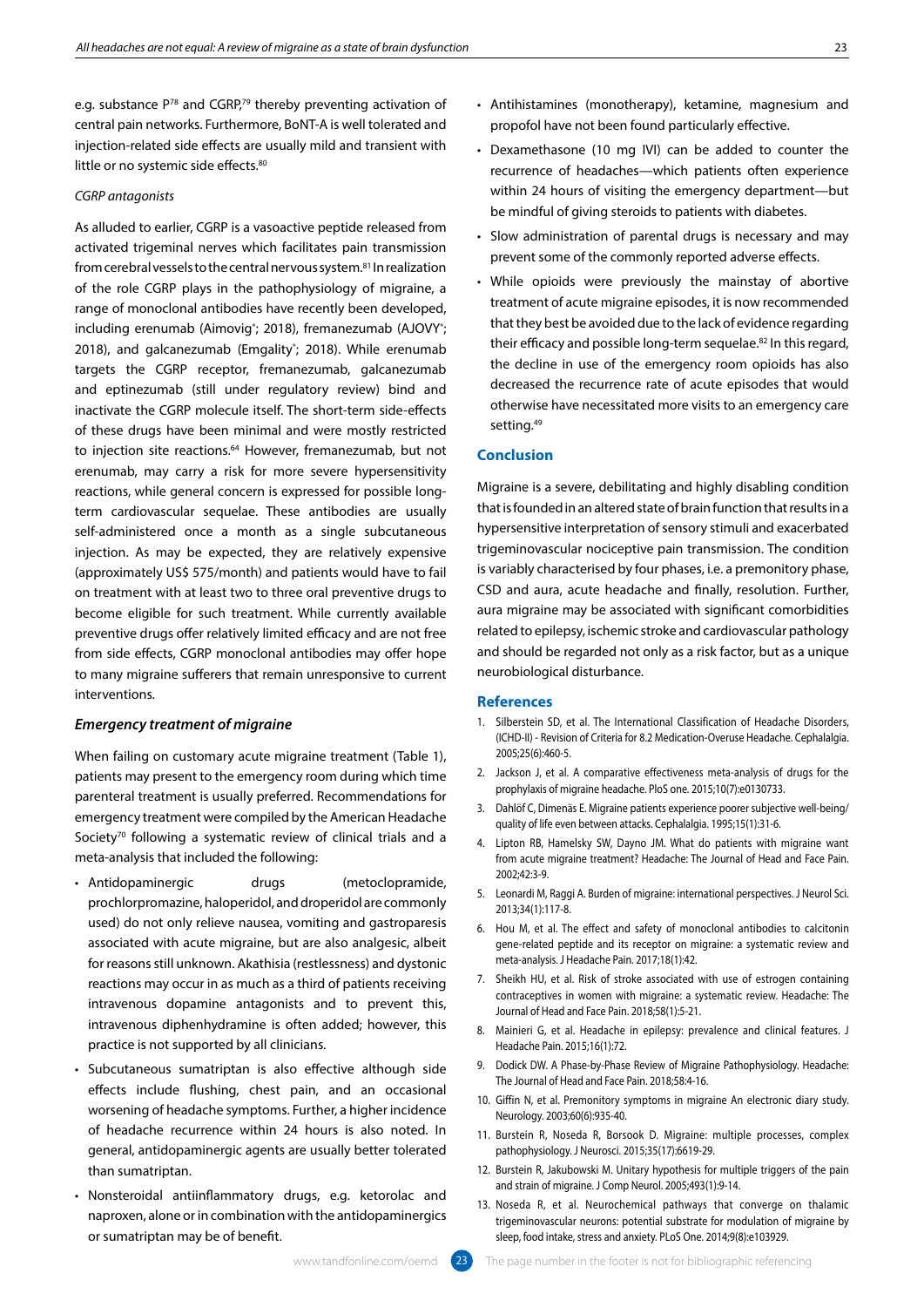- 14. Pietrobon D, Moskowitz MA. Pathophysiology of migraine. Annu Rev Physiol. 2013;75:365-91.
- 15. Society HCCotIH. The international classification of headache disorders, (beta version). Cephalalgia. 2013;33(9):629-808.
- 16. Charles A, Hansen JM. Migraine aura: new ideas about cause, classification, and clinical significance. Curr Opin Neurol. 2015;28(3):255-60.
- 17. Dreier JP, et al. How spreading depolarization can be the pathophysiological correlate of both migraine aura and stroke, in Neurovascular Events After Subarachnoid Hemorrhage. Springer; 2015, p. 137-140.
- 18. Evans RW. The clinical features of migraine with and without aura. Pract Neurol. 2014;13:26-32.
- 19. Ward TN. Does the presence of aura inform us regarding migraine severity and response to treatment? AAN Enterprises; 2015.
- 20. Bartsch T, Goadsby P. Anatomy and physiology of pain referral patterns in primary and cervicogenic headache disorders. Headache Currents. 2005;2(2):42-8.
- 21. Borkum JM. Migraine triggers and oxidative stress: a narrative review and synthesis. Headache: The Journal of Head and Face Pain. 2016;56(1):12-35.
- 22. Bigal ME, Lipton RB. Clinical course in migraine conceptualizing migraine transformation. Neurology. 2008;71(11):848-55.
- 23. Quintela E, et al. Premonitory and resolution symptoms in migraine: a prospective study in 100 unselected patients. Cephalalgia. 2006;26(9):1051-60.
- 24. Graham J, Wolff HG. Mechanism of migraine headache and action of ergotamine tartrate. Arch Neurol Psychiatry. 1938;39(4):737-63.
- 25. Juhasz G, et al. Sumatriptan Causes Parallel Decrease in Plasma Calcitonin Gene-Related Peptide (CGRP) Concentration and Migraine Headache During Nitroglycerin Induced Migraine Attack. Cephalalgia. 2005;25(3):179-83.
- 26. Iyengar S, Ossipov MH, Johnson KW. The role of calcitonin gene–related peptide in peripheral and central pain mechanisms including migraine. Pain. 2017;158(4):543.
- 27. Vollesen ALH, Amin FM, Ashina M. Targeted pituitary adenylate cyclaseactivating peptide therapies for migraine. Neurotherapeutics. 2018:1-6.
- 28. Burgos-Vega C, Moy J, Dussor G. Meningeal afferent signaling and the pathophysiology of migraine; in Progress in Molecular Biology and Translational Science. Elsevier; 2015, p. 537-64.
- 29. Farello G, et al. The link between obesity and migraine in childhood: a systematic review. Ital J Pediatr. 2017;43(1):27.
- 30. Lassen L, et al. CGRP may play a causative role in migraine. Cephalalgia. 2002;22(1):54-61.
- 31. Thalakoti S, et al. Neuron–glia signaling in trigeminal ganglion: implications for migraine pathology. Headache: The Journal of Head and Face Pain. 2007;47(7):1008-23.
- 32. Akerman S, Goadsby PJ. Neuronal Pac: Relevance to migraine1: Relevance to migraine receptors mediate delayed activation and sensitization of trigeminocervical neurons: Relevance to migraine. Sci Transl Med. 2015;7(308):308ra157.
- 33. Holland PR, Barloese M, Fahrenkrug J. PACAP in hypothalamic regulation of sleep and circadian rhythm: importance for headache. J Headache Pain. 2018;19(1):20.
- 34. Goadsby PJ, Holland PR. Migraine Therapy: Current Approaches and New Horizons. Springer; 2018.
- 35. Vgontzas A, Burch R. Episodic Migraine With and Without Aura: Key Differences and Implications for Pathophysiology, Management, and Assessing Risks. Curr Pain Headache Rep. 2018;22(12):78.
- 36. Ramadan NM. Current Trends in Migraine Prophylaxis. Headache: The Journal of Head and Face Pain. 2007;47(s1):S52-S57.
- 37. Deen M, et al. Serotonergic mechanisms in the migraine brain–a systematic review. Cephalalgia. 2017;37(3):251-64.
- 38. Saxena PR, Ferrari MD. From serotonin receptor classification to the antimigraine drug sumatriptan. Cephalalgia. 1992;12(4):187-96.
- 39. Humphrey P. 5-Hydroxytryptamine and the pathophysiology of migraine. J Neurol. 1991;238(1):S38-S44.
- 40. Olesen J, et al. Origin of pain in migraine: evidence for peripheral sensitisation. Lancet Neurol. 2009;8(7):679-90.
- 41. Sommer C. Is serotonin hyperalgesic or analgesic? Curr Pain Headache Rep. 2006;10(2):101-6.
- 42. Evers S, et al. EFNS guideline on the drug treatment of migraine revised report of an EFNS task force. Eur J Neurol. 2009;16(9):968-81.
- 43. Antonaci F, et al. A review of current European treatment guidelines for migraine. J Headache Pain. 2010;11(1):13-19.
- 44. Tfelt-Hansen P, et al. Ergotamine in the acute treatment of migraine: A review and European consensus. Brain. 2000;123(1):9-18.
- 45. Lipton RB, et al. Stratified care vs step care strategies for migraine: The disability in strategies of care (disc) study:a randomized trial. JAMA. 2000;284(20):2599-605.
- 46. Wells BG, et al. Headache: Migraine and Tension-Type, in Pharmacotherapy Quick Guide. McGraw-Hill Education: New York, NY; 2017.
- 47. Matchar DB. Acute management of migraine: Highlights of the US Headache Consortium. Neurology. 2003;60(7):S21-S23.
- 48. Diener H-C, Limmroth V. Medication-overuse headache: a worldwide problem. Lancet Neurol. 2004;3(8):475-83.
- 49. Ruzek M, et al. ED treatment of migraine patients has changed. Am J Emerg Med. 2018.
- 50. Derry S, Moore RA. Paracetamol (acetaminophen) with or without an antiemetic for acute migraine headaches in adults. Cochrane Database Syst Rev. 2013;4.
- 51. Becker WJ. Acute Migraine Treatment in Adults. Headache: The Journal of Head and Face Pain. 2015;55(6):778-93.
- 52. Goldstein J, et al. Acetaminophen, Aspirin, and Caffeine in Combination Versus Ibuprofen for Acute Migraine: Results From a Multicenter, Double-Blind, Randomized, Parallel-Group, Single-Dose, Placebo-Controlled Study. Headache: The Journal of Head and Face Pain. 2006;46(3):444-53.
- 53. Kirthi V, et al. Aspirin with or without an antiemetic for acute migraine headaches in adults. Cochrane Database Syst Rev. 2010;4:CD008041-CD008041.
- 54. Rabbie R, Derry S, Moore RA. Ibuprofen with or without an antiemetic for acute migraine headaches in adults. Cochrane Database Syst Rev. 2013;4.
- 55. Derry S, Rabbie R, Moore RA. Diclofenac with or without an antiemetic for acute migraine headaches in adults. Cochrane Database Syst Rev. 2013;4.
- 56. Law S, Derry S, Moore RA. Naproxen with or without an antiemetic for acute migraine headaches in adults. Cochrane Database Syst Rev. 2013;10.
- 57. Limmroth V, et al. Features of medication overuse headache following overuse of different acute headache drugs. Neurology. 2002;59(7):1011-4.
- 58. Orlova Y, Rizzoli P, Loder E. Association of coprescription of triptan antimigraine drugs and selective serotonin reuptake inhibitor or selective norepinephrine reuptake inhibitor antidepressants with serotonin syndrome. JAMA Neurol. 2018;75(5):566-72.
- 59. Minor DS, Wofford MR. Chapter 45. Headache Disorders; in Pharmacotherapy: A Pathophysiologic Approach, 9e, DiPiro JT, et al. (Eds). The McGraw-Hill Companies: New York, NY; 2014.
- 60. Mannix LK, et al. Efficacy and tolerability of naratriptan for short‐term prevention of menstrually related migraine: Data from two randomized, double‐blind, placebo‐controlled studies. Headache: The Journal of Head and Face Pain. 2007;47(7):1037-49.
- 61. Newman L, et al. Naratriptan as Short-Term Prophylaxis of Menstrually Associated Migraine: A Randomized, Double-Blind, Placebo-Controlled Study. Headache: The Journal of Head and Face Pain. 2001;41(3):248-56.
- 62. Lionetto L, et al. Pharmacokinetic evaluation of zolmitriptan for the treatment of migraines. Expert Opin Drug Metab Toxicol. 2012;8(8):1043-50.
- 63. Barbanti P, Ferroni P. Onabotulinum toxin A in the treatment of chronic migraine: patient selection and special considerations. J Pain Res. 2017;10:2319-29.
- 64. Goadsby PJ, et al. A controlled trial of erenumab for episodic migraine. New Eng J Med. 2017;377(22):2123-32.
- 65. Bulut S, et al. Venlafaxine versus amitriptyline in the prophylactic treatment of migraine: randomized, double-blind, crossover study. Clin Neurol Neurosurg. 2004;107(1):44-8.
- 66. Ozyalcin SN, et al. The Efficacy and Safety of Venlafaxine in the Prophylaxis of Migraine. Headache: The Journal of Head and Face Pain. 2005;45(2):144-52.
- 67. Diener H, et al. Efficacy and tolerability in migraine prophylaxis of flunarizine in reduced doses: a comparison with propranolol 160 mg daily. Cephalalgia. 2002;22(3):209-21.
- 68. Karsan N, et al. Flunarizine in migraine-related headache prevention: results from 200 patients treated in the UK. Eur J Neurol. 2018;25(6):811-7.
- 69. Crowder D, Maclay WP. Pizotif en once daily in the prophylaxis of migraine: results of a multi-centre general practice study. Curr Med Opin Res. 1984;9(4):280-5.

#### For a full list of reference please see http://www.safpj.co.za/